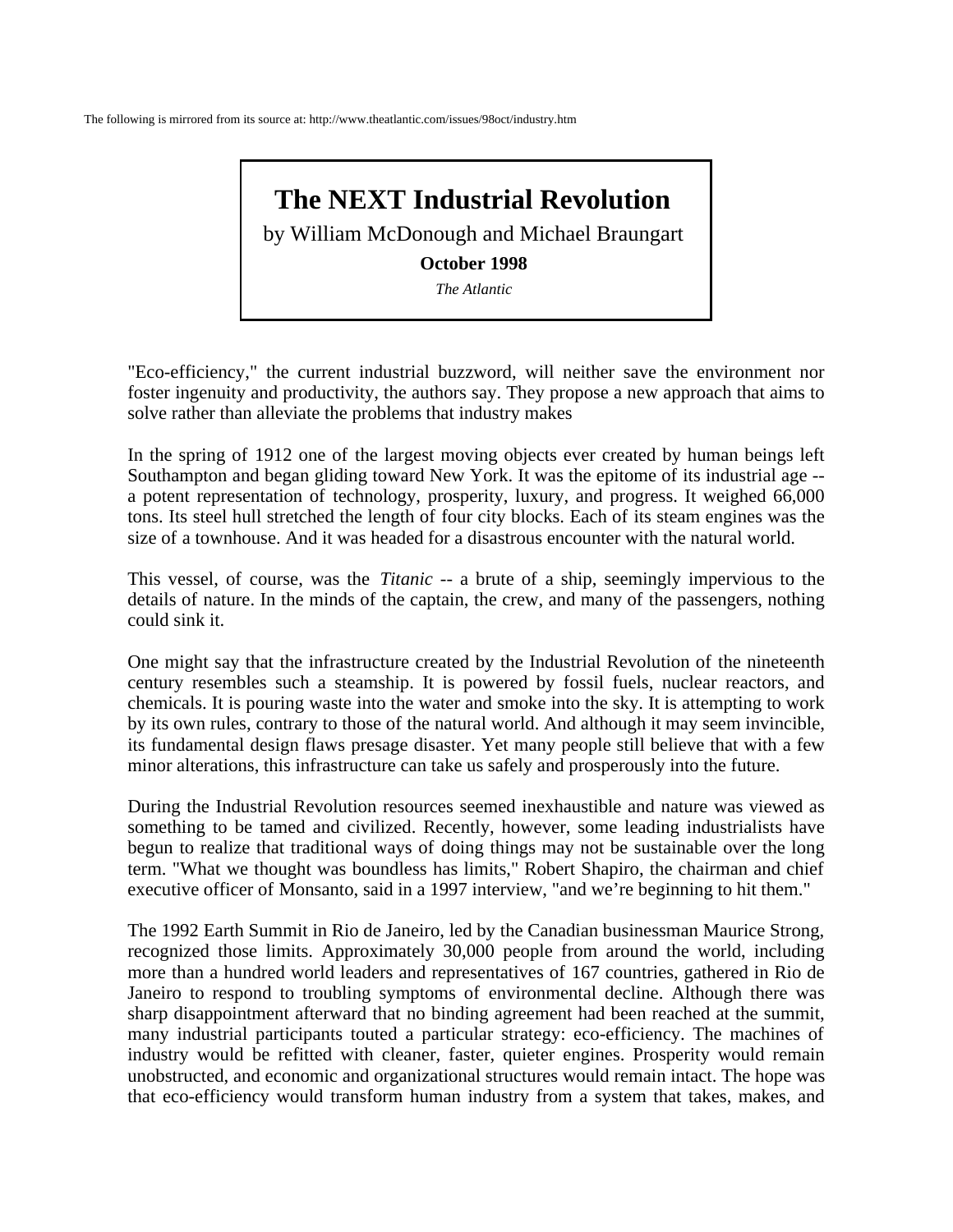wastes into one that integrates economic, environmental, and ethical concerns. Eco-efficiency is now considered by industries across the globe to be the strategy of choice for change.

What is eco-efficiency?

Primarily, the term means "doing more with less" -- a precept that has its roots in early industrialization. Henry Ford was adamant about lean and clean operating policies; he saved his company money by recycling and reusing materials, reduced the use of natural resources, minimized packaging, and set new standards with his timesaving assembly line. Ford wrote in 1926, "You must get the most out of the power, out of the material, and out of the time" - a credo that could hang today on the wall of any eco-efficient factory. The linkage of efficiency with sustaining the environment was perhaps most famously articulated in *Our Common Future,* a report published in 1987 by the United Nations' World Commission on Environment and Development. *Our Common Future* warned that if pollution control were not intensified, property and ecosystems would be threatened, and existence would become unpleasant and even harmful to human health in some cities. "Industries and industrial operations should be encouraged that are more efficient in terms of resource use, that generate less pollution and waste, that are based on the use of renewable rather than non-renewable resources, and that minimize irreversible adverse impacts on human health and the environment," the commission stated in its agenda for change.

The term "eco-efficiency" was promoted five years later, by the Business Council (now the World Business Council) for Sustainable Development, a group of forty-eight industrial sponsors including Dow, Du Pont, Con Agra, and Chevron, who brought a business perspective to the Earth Summit. The council presented its call for change in practical terms, focusing on what businesses had to gain from a new ecological awareness rather than on what the environment had to lose if industry continued in current patterns. In *Changing Course,* a report released just before the summit, the group's founder, Stephan Schmidheiny, stressed the importance of eco-efficiency for all companies that aimed to be competitive, sustainable, and successful over the long term. In 1996 Schmidheiny said, "I predict that within a decade it is going to be next to impossible for a business to be competitive without also being 'eco-efficient' -- adding more value to a good or service while using fewer resources and releasing less pollution."

As Schmidheiny predicted, eco-efficiency has been working its way into industry with extraordinary success. The corporations committing themselves to it continue to increase in number, and include such big names as Monsanto, 3M, and Johnson & Johnson. Its famous three *R*s -- reduce, reuse, recycle -- are steadily gaining popularity in the home as well as the workplace. The trend stems in part from eco-efficiency's economic benefits, which can be considerable: 3M, for example, has saved more than \$750 million through pollution-prevention projects, and other companies, too, claim to be realizing big savings. Naturally, reducing resource consumption, energy use, emissions, and wastes has implications for the environment as well. When one hears that Du Pont has cut its emissions of airborne cancer-causing chemicals by almost 75 percent since 1987, one can't help feeling more secure. This is another benefit of eco-efficiency: it diminishes guilt and fear. By subscribing to eco-efficiency, people and industries can be less "bad" and less fearful about the future. Or can they?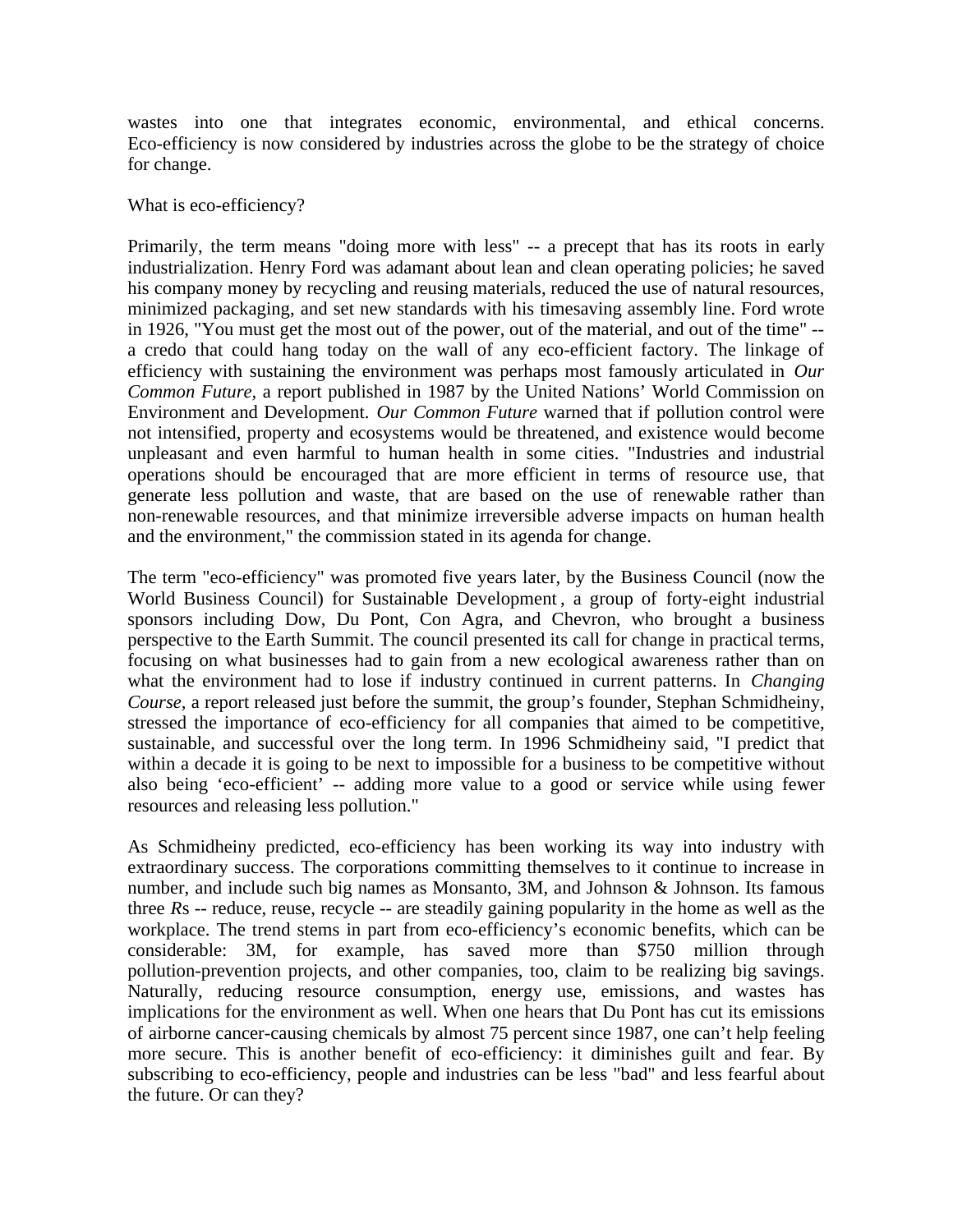Eco-efficiency is an outwardly admirable and certainly well-intended concept, but, unfortunately, it is not a strategy for success over the long term, because it does not reach deep enough. It works within the same system that caused the problem in the first place, slowing it down with moral proscriptions and punitive demands. It presents little more than an illusion of change. Relying on eco-efficiency to save the environment will in fact achieve the opposite -- it will let industry finish off everything quietly, persistently, and completely.

We are forwarding a reshaping of human industry -- what we and the author Paul Hawken call the Next Industrial Revolution. Leaders of this movement include many people in diverse fields, among them commerce, politics, the humanities, science, engineering, and education. Especially notable are the businessman Ray Anderson; the philanthropist Teresa Heinz; the Chattanooga city councilman Dave Crockett; the physicist Amory Lovins ; the environmental-studies professor David W. Orr; the environmentalists Sarah Severn, Dianne Dillon Ridgley, and Susan Lyons; the environmental product developer Heidi Holt; the ecological designer John Todd; and the writer Nancy Jack Todd. We are focused here on a new way of designing industrial production. As an architect and industrial designer and a chemist who have worked with both commercial and ecological systems, we see conflict between industry and the environment as a design problem -- a very big design problem.

#### **A Retroactive Design**

MANY of the basic intentions behind the Industrial Revolution were good ones, which most of us would probably like to see carried out today: to bring more goods and services to larger numbers of people, to raise standards of living, and to give people more choice and opportunity, among others. But there were crucial omissions. Perpetuating the diversity and vitality of forests, rivers, oceans, air, soil, and animals was not part of the agenda.

If someone were to present the Industrial Revolution as a retroactive design assignment, it might sound like this:

Design a system of production that

- puts billions of pounds of toxic material into the air, water, and soil every year
- $\bullet$  measures prosperity by activity, not legacy
- requires thousands of complex regulations to keep people and natural systems from being poisoned too quickly
- produces materials so dangerous that they will require constant vigilance from future generations
- results in gigantic amounts of waste
- puts valuable materials in holes all over the planet, where they can never be retrieved
- erodes the diversity of biological species and cultural practices

#### Eco-efficiency instead

- releases *fewer* pounds of toxic material into the air, water, and soil every year
- measures prosperity by *less* activity
- *meets or exceeds* the stipulations of thousands of complex regulations that aim to keep people and natural systems from being poisoned too quickly
- produces *fewer* dangerous materials that will require constant vigilance from future generations
- results in *smaller* amounts of waste
- puts *fewer* valuable materials in holes all over the planet, where they can never be retrieved
- $\bullet$  standardizes and homogenizes biological species and cultural practices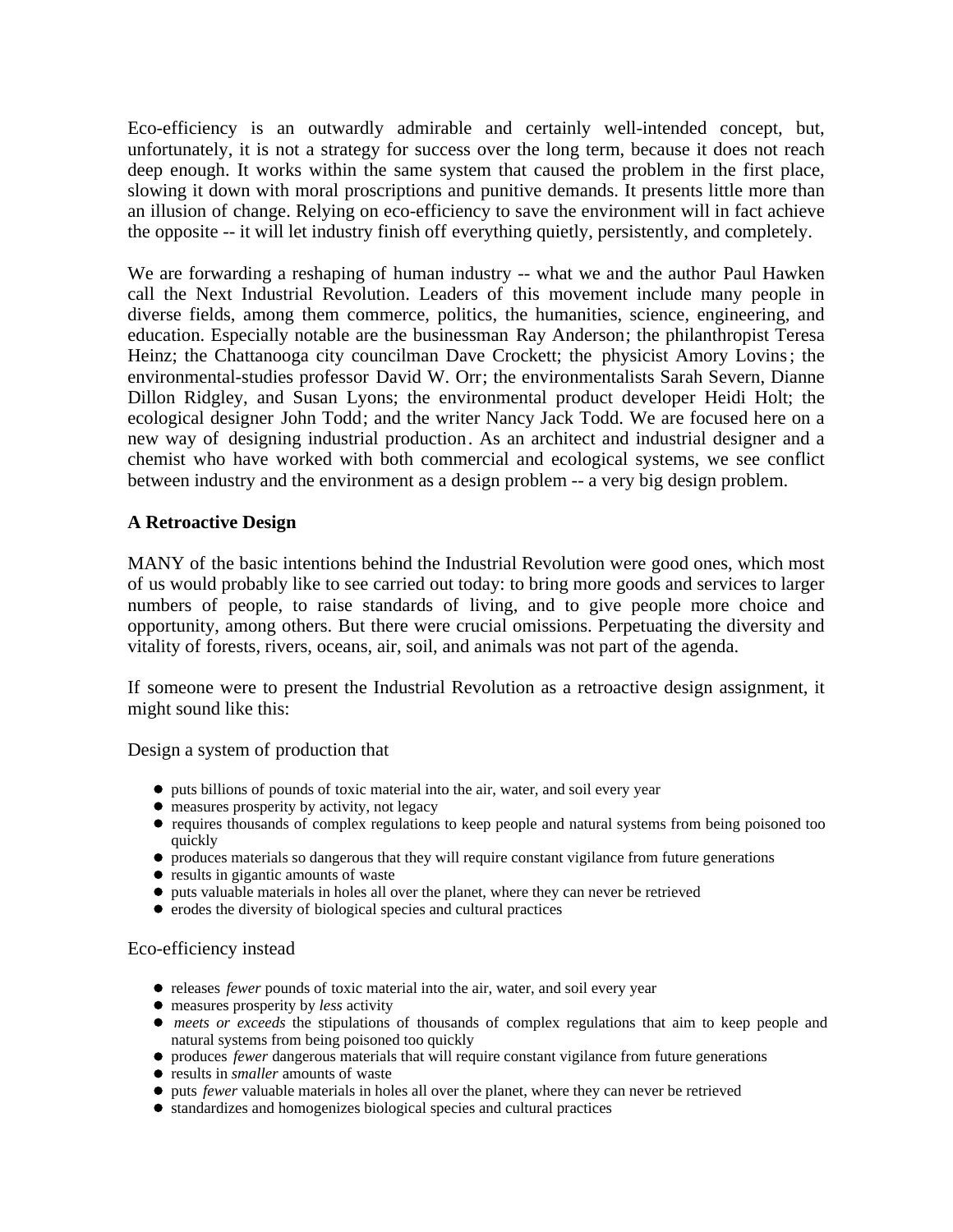Plainly put, eco-efficiency aspires to make the old, destructive system less so. But its goals, however admirable, are fatally limited.

Reduction, reuse, and recycling slow down the rates of contamination and depletion but do not stop these processes. Much recycling, for instance, is what we call "downcycling," because it reduces the quality of a material over time. When plastic other than that found in such products as soda and water bottles is recycled, it is often mixed with different plastics to produce a hybrid of lower quality, which is then molded into something amorphous and cheap, such as park benches or speed bumps. The original high-quality material is not retrieved, and it eventually ends up in landfills or incinerators.

The well-intended, creative use of recycled materials for new products can be misguided. For example, people may feel that they are making an ecologically sound choice by buying and wearing clothing made of fibers from recycled plastic bottles. But the fibers from plastic bottles were not specifically designed to be next to human skin. Blindly adopting superficial "environmental" approaches without fully understanding their effects can be no better than doing nothing.

Recycling is more expensive for communities than it needs to be, partly because traditional recycling tries to force materials into more lifetimes than they were designed for -- a complicated and messy conversion, and one that itself expends energy and resources. Very few objects of modern consumption were designed with recycling in mind. If the process is truly to save money and materials, products must be designed from the very beginning to be recycled or even "upcycled" -- a term we use to describe the return to industrial systems of materials with improved, rather than degraded, quality.

The reduction of potentially harmful emissions and wastes is another goal of eco-efficiency. But current studies are beginning to raise concern that even tiny amounts of dangerous emissions can have disastrous effects on biological systems over time. This is a particular concern in the case of endocrine disrupters -- industrial chemicals in a variety of modern plastics and consumer goods which appear to mimic hormones and connect with receptors in human beings and other organisms. Theo Colborn, Dianne Dumanoski, and John Peterson Myers, the authors of *Our Stolen Future* (1996), a groundbreaking study on certain synthetic chemicals and the environment, assert that "astoundingly small quantities of these hormonally active compounds can wreak all manner of biological havoc, particularly in those exposed in the womb."

On another front, new research on particulates -- microscopic particles released during incineration and combustion processes, such as those in power plants and automobiles - shows that they can lodge in and damage the lungs, especially in children and the elderly. A 1995 Harvard study found that as many as 100,000 people die annually as a result of these tiny particles. Although regulations for smaller particles are in place, implementation does not have to begin until 2005. Real change would be not regulating the release of particles but attempting to eliminate dangerous emissions altogether -- by design.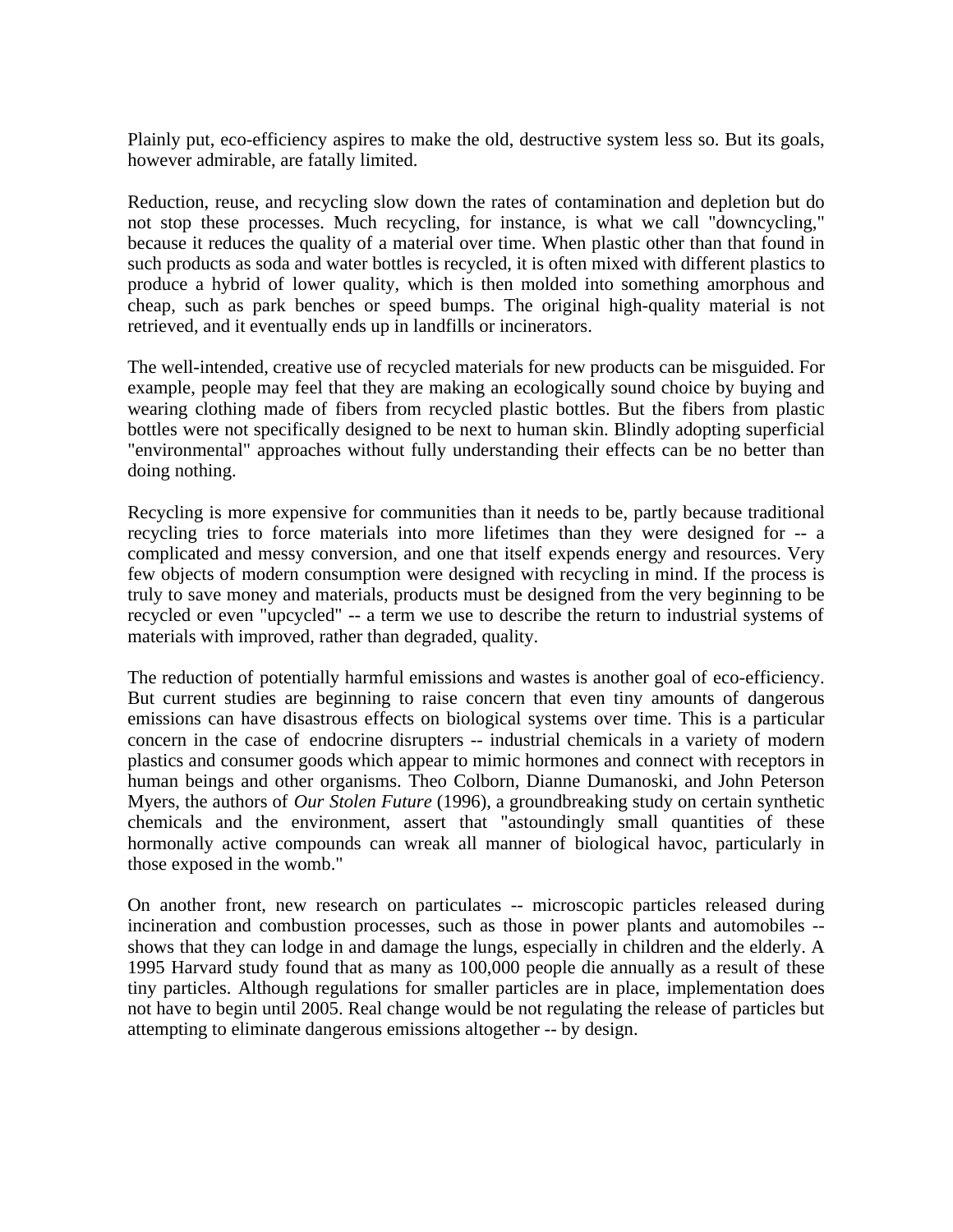## **Applying Nature's Cycles to Industry**

PRODUCE more with less," "Minimize waste," "Reduce," and similar dictates advance the notion of a world of limits -- one whose carrying capacity is strained by burgeoning populations and exploding production and consumption. Eco-efficiency tells us to restrict industry and curtail growth -- to try to limit the creativity and productiveness of humankind. But the idea that the natural world is inevitably destroyed by human industry, or that excessive demand for goods and services causes environmental ills, is a simplification. Nature -- highly industrious, astonishingly productive and creative, even "wasteful" -- is not efficient but *effective.*

Consider the cherry tree. It makes thousands of blossoms just so that another tree might germinate, take root, and grow. Who would notice piles of cherry blossoms littering the ground in the spring and think, "How inefficient and wasteful"? The tree's abundance is useful and safe. After falling to the ground, the blossoms return to the soil and become nutrients for the surrounding environment. Every last particle contributes in some way to the health of a thriving ecosystem. "Waste equals food" -- the first principle of the Next Industrial Revolution.

The cherry tree is just one example of nature's industry, which operates according to cycles of nutrients and metabolisms. This cyclical system is powered by the sun and constantly adapts to local circumstances. Waste that stays waste does not exist.

Human industry, on the other hand, is severely limited. It follows a one-way, linear, cradle-to-grave manufacturing line in which things are created and eventually discarded, usually in an incinerator or a landfill. Unlike the waste from nature's work, the waste from human industry is not "food" at all. In fact, it is often poison. Thus the two conflicting systems: a pile of cherry blossoms and a heap of toxic junk in a landfill.

But there is an alternative -- one that will allow both business and nature to be fecund and productive. This alternative is what we call "eco-effectiveness." Our concept of eco-effectiveness leads to human industry that is regenerative rather than depletive. It involves the design of things that celebrate interdependence with other living systems. From an industrial-design perspective, it means products that work within cradle-to-cradle life cycles rather than cradle-to-grave ones.

#### **Waste Equals Food**

ANCIENT nomadic cultures tended to leave organic wastes behind, restoring nutrients to the soil and the surrounding environment. Modern, settled societies simply want to get rid of waste as quickly as possible. The potential nutrients in organic waste are lost when they are disposed of in landfills, where they cannot be used to rebuild soil; depositing synthetic materials and chemicals in natural systems strains the environment. The ability of complex, interdependent natural ecosystems to absorb such foreign material is limited if not nonexistent. Nature cannot do anything with the stuff *by design* : many manufactured products are intended not to break down under natural conditions.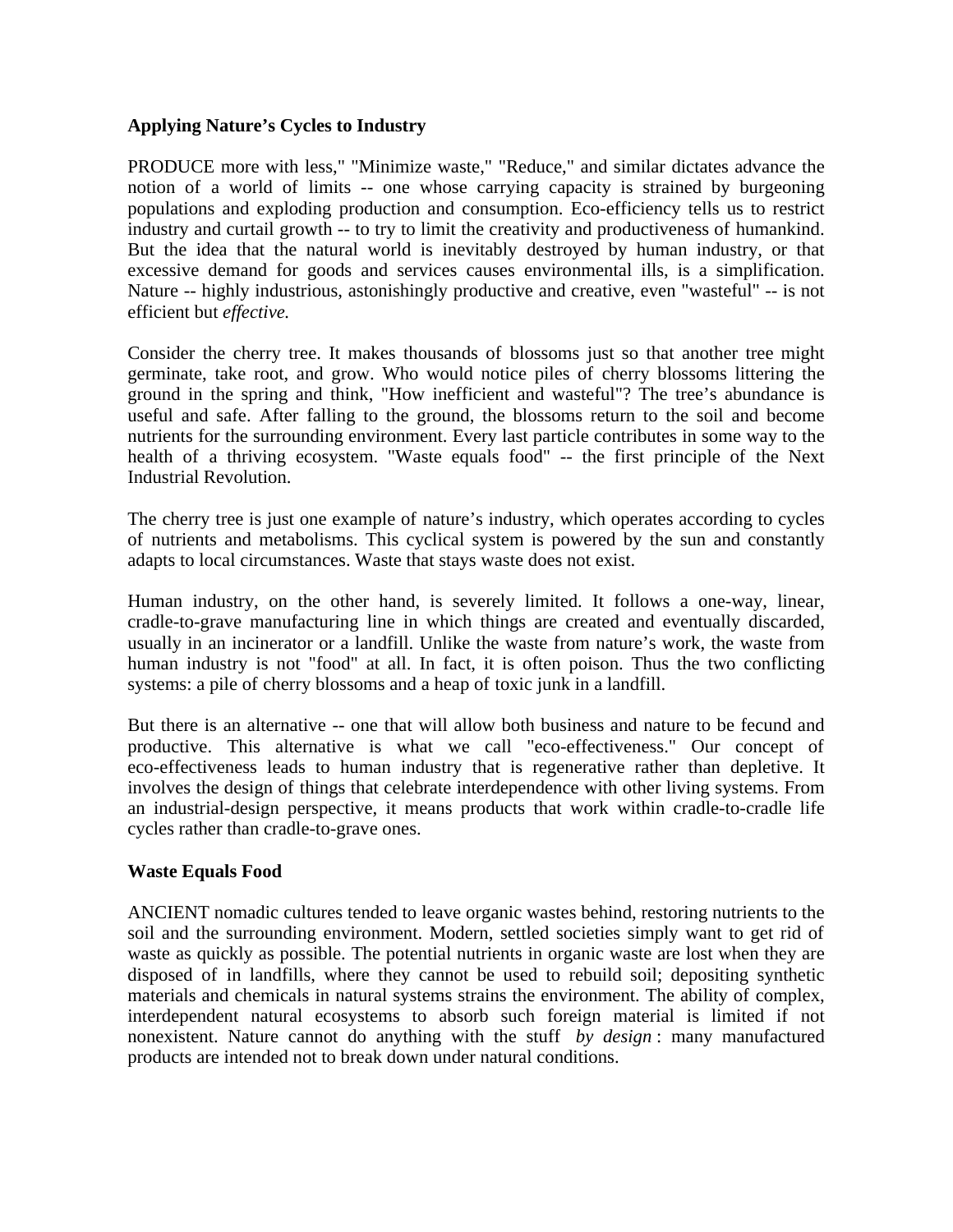If people are to prosper within the natural world, all the products and materials manufactured by industry must after each useful life provide nourishment for something new. Since many of the things people make are not natural, they are not safe "food" for biological systems. Products composed of materials that do not biodegrade should be designed as technical nutrients that continually circulate within closed-loop industrial cycles -- the technical metabolism.

In order for these two metabolisms to remain healthy, great care must be taken to avoid cross-contamination. Things that go into the biological metabolism should not contain mutagens, carcinogens, heavy metals, endocrine disrupters, persistent toxic substances, or bio-accumulative substances. Things that go into the technical metabolism should be kept well apart from the biological metabolism.

If the things people make are to be safely channeled into one or the other of these metabolisms, then products can be considered to contain two kinds of materials: *biological nutrients* and *technical nutrients.*

Biological nutrients will be designed to return to the organic cycle -- to be literally consumed by microorganisms and other creatures in the soil. Most packaging (which makes up about 50 percent by volume of the solid-waste stream) should be composed of biological nutrients -- materials that can be tossed onto the ground or the compost heap to biodegrade. There is no need for shampoo bottles, toothpaste tubes, yogurt cartons, juice containers, and other packaging to last decades (or even centuries) longer than what came inside them.

Technical nutrients will be designed to go back into the technical cycle. Right now anyone can dump an old television into a trash can. But the average television is made of hundreds of chemicals, some of which are toxic. Others are valuable nutrients for industry, which are wasted when the television ends up in a landfill. The reuse of technical nutrients in closed-loop industrial cycles is distinct from traditional recycling, because it allows materials to retain their quality: high-quality plastic computer cases would continually circulate as high-quality computer cases, instead of being downcycled to make soundproof barriers or flowerpots.

Customers would buy the *service* of such products, and when they had finished with the products, or simply wanted to upgrade to a newer version, the manufacturer would take back the old ones, break them down, and use their complex materials in new products.

#### **First Fruits: A Biological Nutrient**

A FEW years ago we helped to conceive and create a compostable upholstery fabric -- a biological nutrient. We were initially asked by Design Tex to create an aesthetically unique fabric that was also ecologically intelligent -- although the client did not quite know at that point what this would mean. The challenge helped to clarify, both for us and for the company we were working with, the difference between superficial responses such as recycling and reduction and the more significant changes required by the Next Industrial Revolution.

For example, when the company first sought to meet our desire for an environmentally safe fabric, it presented what it thought was a wholesome option: cotton, which is natural,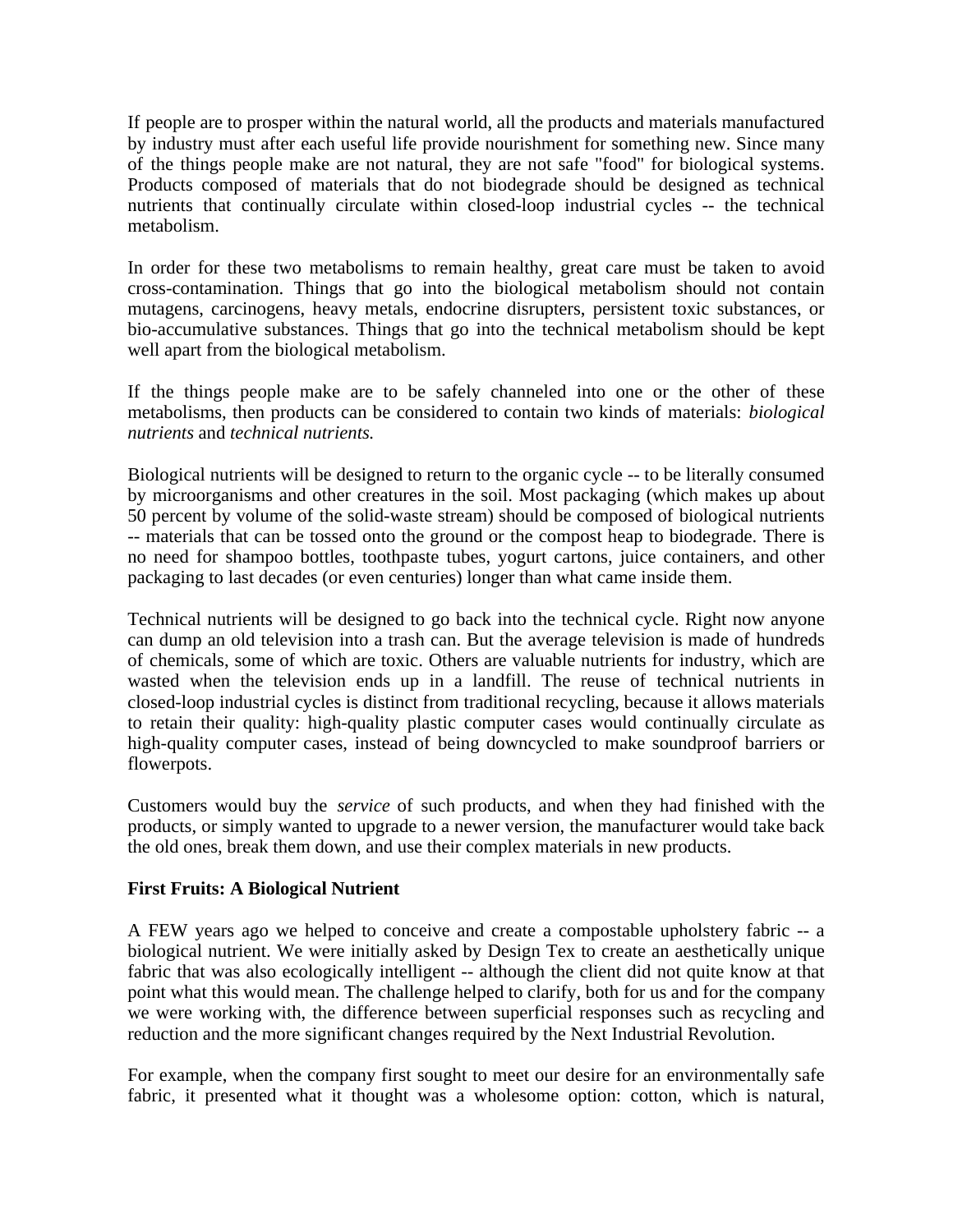combined with PET (polyethylene terephthalate) fibers from recycled beverage bottles. Since the proposed hybrid could be described with two important eco-buzzwords, "natural" and "recycled," it appeared to be environmentally ideal. The materials were readily available, market-tested, durable, and cheap. But when the project team looked carefully at what the manifestations of such a hybrid might be in the long run, we discovered some disturbing facts. When a person sits in an office chair and shifts around, the fabric beneath him or her abrades; tiny particles of it are inhaled or swallowed by the user and other people nearby. PET was not designed to be inhaled. Furthermore, PET would prevent the proposed hybrid from going back into the soil safely, and the cotton would prevent it from re-entering an industrial cycle. The hybrid would still add junk to landfills, and it might also be dangerous.

The team decided to design a fabric so safe that one could literally eat it. The European textile mill chosen to produce the fabric was quite "clean" environmentally, and yet it had an interesting problem: although the mill's director had been diligent about reducing levels of dangerous emissions, government regulators had recently defined the trimmings of his fabric as hazardous waste. We sought a different end for our trimmings: mulch for the local garden club. When removed from the frame after the chair's useful life and tossed onto the ground to mingle with sun, water, and hungry microorganisms, both the fabric and its trimmings would decompose naturally.

The team decided on a mixture of safe, pesticide-free plant and animal fibers for the fabric (ramie and wool) and began working on perhaps the most difficult aspect: the finishes, dyes, and other processing chemicals. If the fabric was to go back into the soil safely, it had to be free of mutagens, carcinogens, heavy metals, endocrine disrupters, persistent toxic substances, and bio-accumulative substances. Sixty chemical companies were approached about joining the project, and all declined, uncomfortable with the idea of exposing their chemistry to the kind of scrutiny necessary. Finally one European company, Ciba-Geigy, agreed to join.

With that company's help the project team considered more than 8,000 chemicals used in the textile industry and eliminated 7,962. The fabric -- in fact, an entire line of fabrics -- was created using only thirty-eight chemicals.

The director of the mill told a surprising story after the fabrics were in production. When regulators came by to test the effluent, they thought their instruments were broken. After testing the influent as well, they realized that the equipment was fine -- the water coming out of the factory was as clean as the water going in. The manufacturing process itself was filtering the water. The new design not only bypassed the traditional three-*R* responses to environmental problems but also eliminated the need for regulation.

In our Next Industrial Revolution, regulations can be seen as signals of design failure. They burden industry, by involving government in commerce and by interfering with the marketplace. Manufacturers in countries that are less hindered by regulations, and whose factories emit *more* toxic substances, have an economic advantage: they can produce and sell things for less. If a factory is not emitting dangerous substances and needs no regulation, and can thus compete directly with unregulated factories in other countries, that is good news environmentally, ethically, and economically.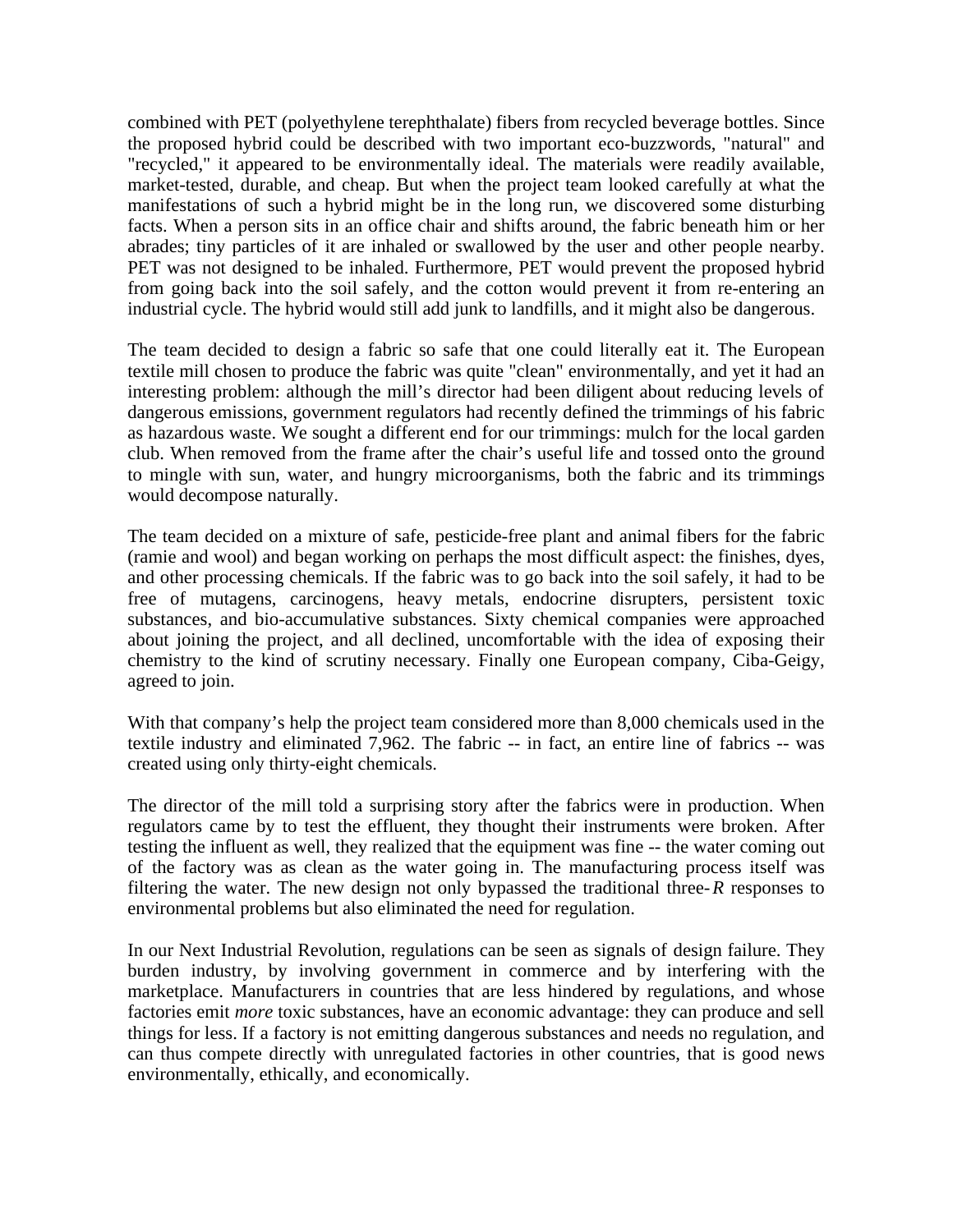## **A Technical Nutrient**

SOMEONE who has finished with a traditional carpet must pay to have it removed. The energy, effort, and materials that went into it are lost to the manufacturer; the carpet becomes little more than a heap of potentially hazardous petrochemicals that must be toted to a landfill. Meanwhile, raw materials must continually be extracted to make new carpets.

The typical carpet consists of nylon embedded in fiberglass and PVC. After its useful life a manufacturer can only downcycle it -- shave off some of the nylon for further use and melt the leftovers. The world's largest commercial carpet company, Interface, is adopting our technical-nutrient concept with a carpet designed for complete recycling. When a customer wants to replace it, the manufacturer simply takes back the technical nutrient -- depending on the product, either part or all of the carpet -- and returns a carpet in the customer's desired color, style, and texture. The carpet company continues to own the material but leases it and maintains it, providing customers with the *service* of the carpet. Eventually the carpet will wear out like any other, and the manufacturer will reuse its materials at their original level of quality or a higher one.

The advantages of such a system, widely applied to many industrial products, are twofold: no useless and potentially dangerous waste is generated, as it might still be in eco-efficient systems, and billions of dollars' worth of valuable materials are saved and retained by the manufacturer.

#### **Selling Intelligence, Not Poison**

CURRENTLY, chemical companies warn farmers to be careful with pesticides, and yet the companies benefit when more pesticides are sold. In other words, the companies are unintentionally invested in wastefulness and even in the mishandling of their products, which can result in contamination of the soil, water, and air. Imagine what would happen if a chemical company sold intelligence instead of pesticides -- that is, if farmers or agro-businesses paid pesticide manufacturers to protect their crops against loss from pests instead of buying dangerous regulated chemicals to use at their own discretion. It would in effect be buying crop insurance. Farmers would be saying, "I'll pay you to deal with boll weevils, and you do it as intelligently as you can." At the same price per acre, everyone would still profit. The pesticide purveyor would be invested in *not* using pesticide, to avoid wasting materials. Furthermore, since the manufacturer would bear responsibility for the hazardous materials, it would have incentives to come up with less-dangerous ways to get rid of pests. Farmers are not interested in handling dangerous chemicals; they want to grow crops. Chemical companies do not want to contaminate soil, water, and air; they want to make money.

Consider the unintended design legacy of the average shoe. With each step of your shoe the sole releases tiny particles of potentially harmful substances that may contaminate and reduce the vitality of the soil. With the next rain these particles will wash into the plants and soil along the road, adding another burden to the environment.

Shoes could be redesigned so that the sole was a biological nutrient. When it broke down under a pounding foot and interacted with nature, it would nourish the biological metabolism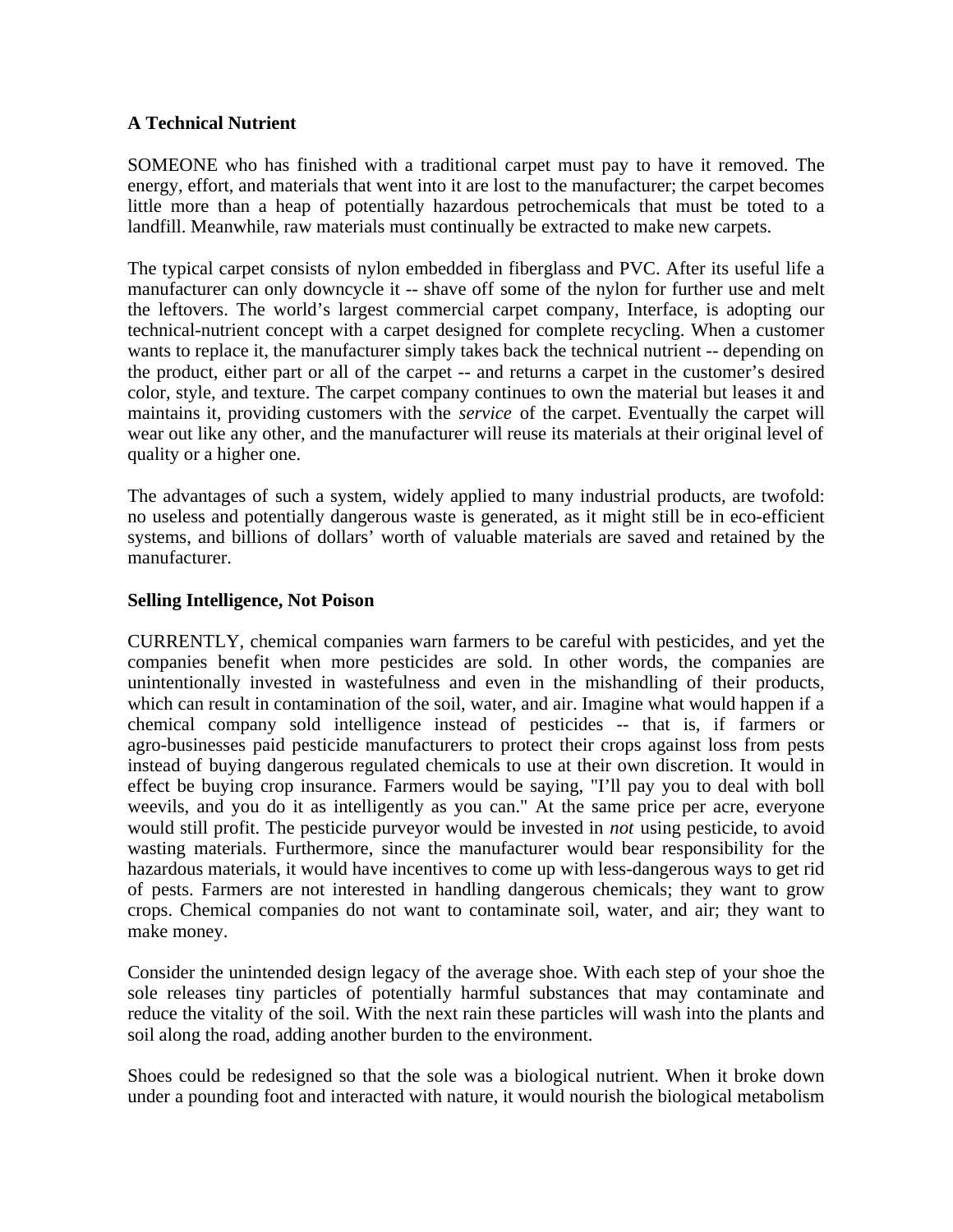instead of poisoning it. Other parts of the shoe might be designed as technical nutrients, to be returned to industrial cycles. Most shoes -- in fact, most products of the current industrial system -- are fairly primitive in their relationship to the natural world. With the scientific and technical tools currently available, this need not be the case.

## **Respect Diversity and Use the Sun**

A LEADING goal of design in this century has been to achieve universally applicable solutions. In the field of architecture the International Style is a good example. As a result of the widespread adoption of the International Style, architecture has become uniform in many settings. That is, an office building can look and work the same anywhere. Materials such as steel, cement, and glass can be transported all over the world, eliminating dependence on a region's particular energy and material flows. With more energy forced into the heating and cooling system, the same building can operate similarly in vastly different settings.

The second principle of the Next Industrial Revolution is "Respect diversity." Designs will respect the regional, cultural, and material uniqueness of a place. Wastes and emissions will regenerate rather than deplete, and design will be flexible, to allow for changes in the needs of people and communities. For example, office buildings will be convertible into apartments, instead of ending up as rubble in a construction landfill when the market changes.

The third principle of the Next Industrial Revolution is "Use solar energy." Human systems now rely on fossil fuels and petrochemicals, and on incineration processes that often have destructive side effects. Today even the most advanced building or factory in the world is still a kind of steamship, polluting, contaminating, and depleting the surrounding environment, and relying on scarce amounts of natural light and fresh air. People are essentially working in the dark, and they are often breathing unhealthful air. Imagine, instead, a building as a kind of tree. It would purify air, accrue solar income, produce more energy than it consumes, create shade and habitat, enrich soil, and change with the seasons. Oberlin College is currently working on a building that is a good start: it is designed to make more energy than it needs to operate and to purify its own wastewater.

## **Equity, Economy, Ecology**

THE Next Industrial Revolution incorporates positive intentions across a wide spectrum of human concerns. People within the sustainability movement have found that three categories are helpful in articulating these concerns: equity, economy, and ecology.

*Equity* refers to social justice. Does a design depreciate or enrich people and communities? Shoe companies have been blamed for exposing workers in factories overseas to chemicals in amounts that exceed safe limits. Eco-efficiency would reduce those amounts to meet certain standards; eco-effectiveness would not use a potentially dangerous chemical in the first place. What an advance for humankind it would be if no factory worker anywhere worked in dangerous or inhumane conditions.